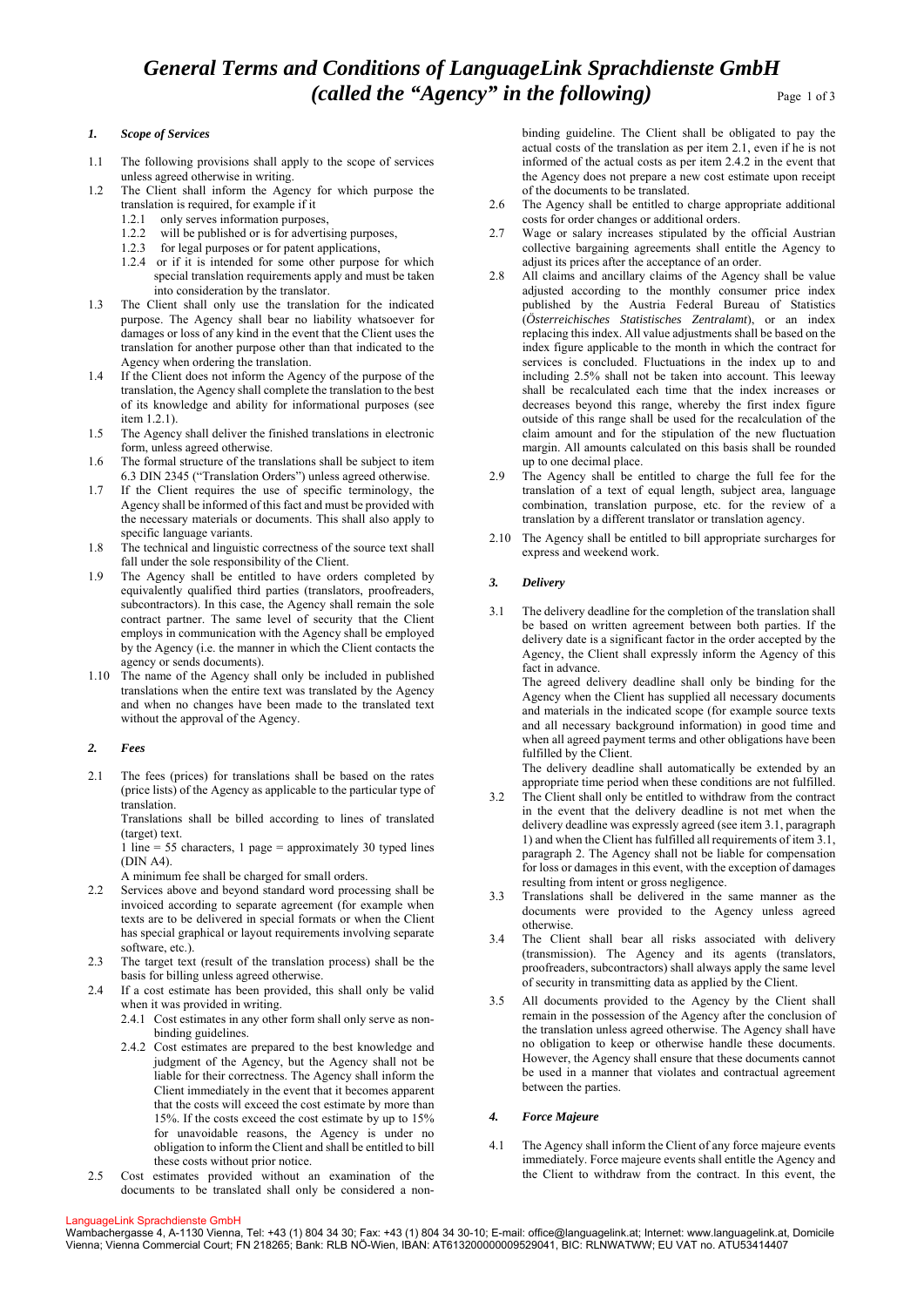Client shall compensate the Agency for any services rendered and expenses incurred.

4.2 The following shall especially be considered force majeure events:

Accidents, labor conflicts, acts of war, civil war or unrest, as well as unforeseeable hindrances that can be proved to significantly impede the Agency in the completion of the order in accordance with the contractually agreed terms.

# *5. Liability for Faults (Warranty)*

- 5.1 Any and all complaints regarding the quality of the translation shall be submitted within four weeks after delivery. Faults shall be documented and proven in sufficient form in writing by the Client.
- 5.2 The Client shall grant the Agency an appropriate period to correct any faults and shall give the Agency the opportunity to do so. If the Client does not allow the Agency to correct the faults, the Agency shall bear no liability for these faults whatsoever. If the faults are corrected by the Agency within the appropriate period, the Client shall not be entitled to a price reduction.
- 5.3 If the Agency allows the appropriate period to elapse without correcting the faults, the Client shall be entitled to withdraw from the contract or demand a price reduction. The Client shall not be entitled to withdraw from the contract or to a price reduction for minor faults.
- 5.4 Warranty claims shall not entitle the Client to withhold agreed payments or to offset claims against agreed payments.
- 5.5 For translations that go into print, the Agency shall only be liable for faults when the Client expressly informs the Agency of the fact that the translation will be published in writing in his order and when the Agency is given all corrected versions (author's corrections) up to and including the final version that is published. In this case, the Agency shall be entitled to appropriate compensation for the corrections or to compensation on the basis of an appropriate hourly rate.
- 5.6 The Agency shall bear no liability for faults for the translation of poorly legible, illegible or incomprehensible documents. This shall also apply to the review of translation as per items 2.9 and 5.5.
- 5.7 Stylistic corrections and the adaptation of specific terminology (especially industry-specific, internal company terminology and the like) shall not be considered translation faults.
- 5.8 The Agency shall not be liable for the correct translation of order-specific abbreviations that are not explained upon order placement.
- 5.9 The Agency shall not be liable for the correct transliteration of names and addresses from texts that are written in non-Latin alphabets. In such cases, it is recommended that the Client include a separate typed document with the correct spelling of names and other words in Latin letters. This shall also apply to illegible names and numbers on birth certificates and other official documents.
- 5.10 All numbers shall be included in the target text as they appear in the source text. The Agency shall not be liable for the conversion of numbers, weights and dimensions, currencies and the like.
- 5.11 The Agency shall be considered the holder of all manuscripts and original texts provided by the Client if these are not returned together with the translation in accordance with the provisions of General Austrian Civil Code for a period of four (4) weeks after the completion of the order. No insurance obligation shall apply. Item 3.5 applies to the

return of such documents analogously. 5.12 The Agency shall bear no liability for the provision of translators and interpreters, with the exception of damages resulting from intent or gross negligence in the selection of these persons.

- 5.13 The Agency shall not be liable for faults in texts that are proofread as per item 2.9 when the source text is not provided.
- 5.14 The Agency shall not be liable for any damages or loss (such as virus infections, the violation of non-disclosure agreements, etc.) resulting from the delivery of translations by electronic

means (e-mail, download link, etc.) except in cases of gross fault.

## *6. Compensation for Damages*

- 6.1 All claims for damages against the Agency shall be limited to the invoice amount (net) unless other amounts are stipulated by binding law. This restriction shall not apply to cases of gross negligence or intentional acts. The Agency shall under no circumstances be liable for lost profits or consequential damages.
- 6.2 If the Agency has liability insurance coverage, claims for compensation shall be limited to the amount that is covered by the insurance company in the concrete case.

# *7. Payment*

7.1 Payment shall be made in cash upon delivery of the translation, or immediately after receipt of the translation, unless agreed otherwise.

The Agency shall be entitled to demand an appropriate advance payment. An advance payment in the full amount of the translation fee may be demanded from private persons and foreign Clients. If collection by the Client is agreed and the translation is not collected on the agreed date by the Client, the Client's payment obligation shall come into force on the day that the translation is ready for collection.

- 7.2 In the event of delay in payment, the Agency shall be entitled to withhold documents provided by the Client for translation (such as manuscripts). Interest on arrears in the amount of the reference rate of the Austrian National Bank plus 2% shall be assessed on all late payments.
- 7.3 In the event that the Client fails to comply with the agreed terms of payment, the Agency shall be entitled to cease working on any orders from the Client until the terms of payment are fulfilled by him. This shall also apply to orders for which a fixed delivery deadline has been agreed (see item 3.1). If the value of the payment obligation is significantly less than the value of the document, the Agency shall only be entitled to retention up to the value of the payment obligation. In the event that the Agency ceases working on the Client's orders under this provision, the Client shall be entitled to no claims whatsoever, and the further rights and entitlements of the Agency shall not be affected in any way whatsoever.

# **8.** *Non-Disclosure Obligation*

The Agency shall be obligated to maintain strict confidentiality. The Agency shall also ensure that all engaged agents (translators, proofreaders, subcontractors) are subject to an equivalent non-disclosure obligation. The Agency shall not be liable for non-disclosure violations by his sub-contractors except in cases of gross fault in the selection of the subcontractor.

# *9. Data Protection*

The Client's data will be stored and used by the Agency for the purposes of processing enquiries and orders, for processing subsequent orders, and for responding to enquiries about orders. The data will be retained for the duration of the customer relationship, and after the end of this relationship for at least as long as required by legal retention obligations or for as long as they may be needed to enforce legal entitlements or defend against legal claims. The Agency only stores and processes personal data provided or disclosed by the Client to the extent necessary to fulfil the service contract (translation, proofreading, interpretation, rental). Data are only shared to the minimum extent required for the fulfilment of the contract, as required by law, or as justified by the legitimate interest of third parties involved in contract fulfilment (external service providers). Client data will not be shared for advertising purposes under any circumstances.

#### LanguageLink Sprachdienste GmbH

Wambachergasse 4, A-1130 Vienna, Tel: +43 (1) 804 34 30; Fax: +43 (1) 804 34 30-10; E-mail: office@languagelink.at; Internet: www.languagelink.at, Domicile Vienna; Vienna Commercial Court; FN 218265; Bank: RLB NÖ-Wien, IBAN: AT613200000009529041, BIC: RLNWATWW; EU VAT no. ATU53414407